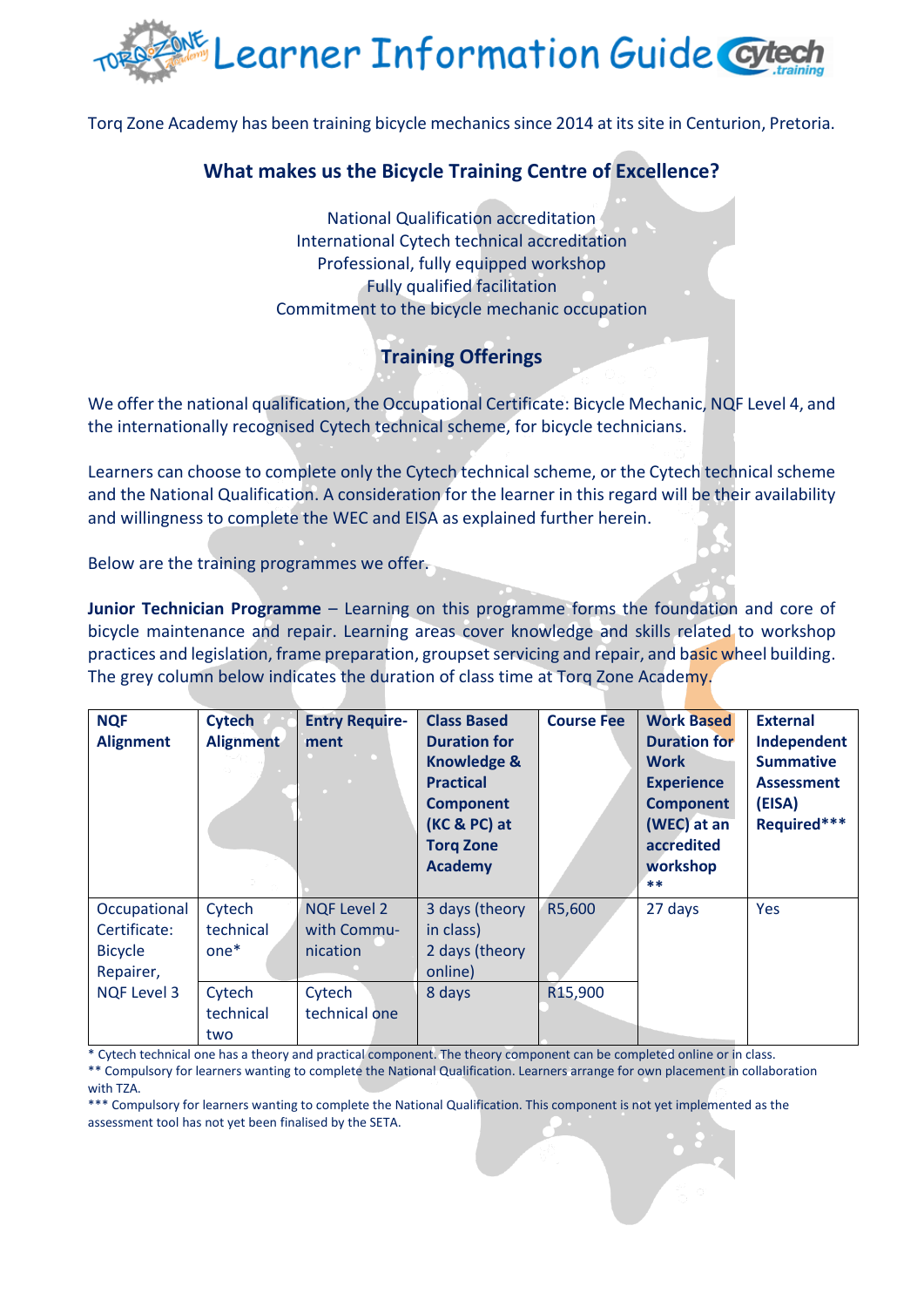| <b>Course</b>        | <b>Component</b>       | <b>Learning areas</b>                            |  |  |
|----------------------|------------------------|--------------------------------------------------|--|--|
| Cytech technical one | <b>Theory</b>          | <b>Workshop practices</b><br>$\bullet$           |  |  |
|                      |                        | <b>Torque</b>                                    |  |  |
|                      |                        | Lubrication                                      |  |  |
|                      |                        | Tyres and tubes                                  |  |  |
|                      |                        | <b>Manufacturers</b>                             |  |  |
|                      |                        | Health and safety                                |  |  |
|                      |                        | <b>Consumer legislation</b>                      |  |  |
|                      | Practical              | Frame alignment & preparation                    |  |  |
|                      |                        | Rear triangle alignment<br>$\circ$               |  |  |
|                      |                        | Dropout alignment<br>$\circ$                     |  |  |
|                      |                        | Hanger alignment<br>$\circ$                      |  |  |
|                      |                        | Headtube facing & reaming<br>$\circ$             |  |  |
|                      |                        | Bottom bracket shell facing & tapping<br>$\circ$ |  |  |
|                      |                        | Fork crown facing<br>$\circ$                     |  |  |
|                      |                        | Threaded fork tapping<br>$\circ$                 |  |  |
|                      |                        | Internal tapping<br>$\circ$                      |  |  |
|                      |                        | Pre-delivery inspection                          |  |  |
| Cytech technical two | Groupset servicing and | <b>Headsets</b><br>$\bullet$                     |  |  |
|                      | repair                 | <b>Cranksets</b>                                 |  |  |
|                      |                        | <b>Bottom brackets</b>                           |  |  |
|                      |                        | Gears                                            |  |  |
|                      |                        | <b>Hubs</b>                                      |  |  |
|                      |                        | <b>Brakes</b>                                    |  |  |
|                      | <b>Wheel building</b>  | Spoke length calculation                         |  |  |
|                      |                        | <b>Wheel lacing</b>                              |  |  |
|                      |                        | Wheel truing                                     |  |  |

**Senior Technician Programme** – Learning on this programme focusses on the knowledge and skills related to bicycle specialist componentry maintenance. Learning areas covered include hydraulic brake servicing and repair, suspension servicing and repair, advanced wheel building, and electronic groupsets setup. The grey column below indicates the duration of class time at Torq Zone Academy.

| <b>NQF</b><br><b>Alignment</b> | <b>Cytech</b><br><b>Alignment</b> | <b>Entry Require-</b><br>ment | <b>Class Based</b><br><b>Duration for</b><br><b>Knowledge</b><br>& Practical<br><b>Component</b> | <b>Course Fee</b>           | <b>Work Based</b><br><b>Duration for</b><br><b>Work</b><br><b>Experience</b><br><b>Component</b> | <b>External</b><br>Independent<br><b>Summative</b><br><b>Assessment</b><br>(EISA) |
|--------------------------------|-----------------------------------|-------------------------------|--------------------------------------------------------------------------------------------------|-----------------------------|--------------------------------------------------------------------------------------------------|-----------------------------------------------------------------------------------|
|                                |                                   |                               | (KC & PC) at<br><b>Torg Zone</b>                                                                 |                             | (WEC) at an<br>accredited                                                                        | Required**                                                                        |
|                                |                                   |                               | <b>Academy</b>                                                                                   |                             | workshop*                                                                                        |                                                                                   |
| Occupational                   | Cytech                            | Junior                        | 6                                                                                                | R <sub>15</sub> ,370        | 21 days                                                                                          | Yes                                                                               |
| Certificate:                   | technical                         | <b>Technician</b>             |                                                                                                  |                             |                                                                                                  |                                                                                   |
| <b>Bicycle</b>                 | three                             | Programme                     |                                                                                                  |                             |                                                                                                  |                                                                                   |
| <b>Special</b>                 |                                   |                               |                                                                                                  | $\mathcal{L}_{\mathcal{A}}$ |                                                                                                  |                                                                                   |
| Components                     |                                   |                               |                                                                                                  |                             |                                                                                                  |                                                                                   |
| Repairer,                      |                                   |                               |                                                                                                  |                             |                                                                                                  |                                                                                   |
| <b>NQF Level 4</b>             |                                   |                               |                                                                                                  |                             |                                                                                                  |                                                                                   |

\*Compulsory for learners wanting to complete the National Qualification. Learners arrange for own placement in collaboration with TZA.

\*\* Compulsory for learners wanting to complete the National Qualification. This component is not yet implemented as the assessment tool has not yet been finalised by the SETA.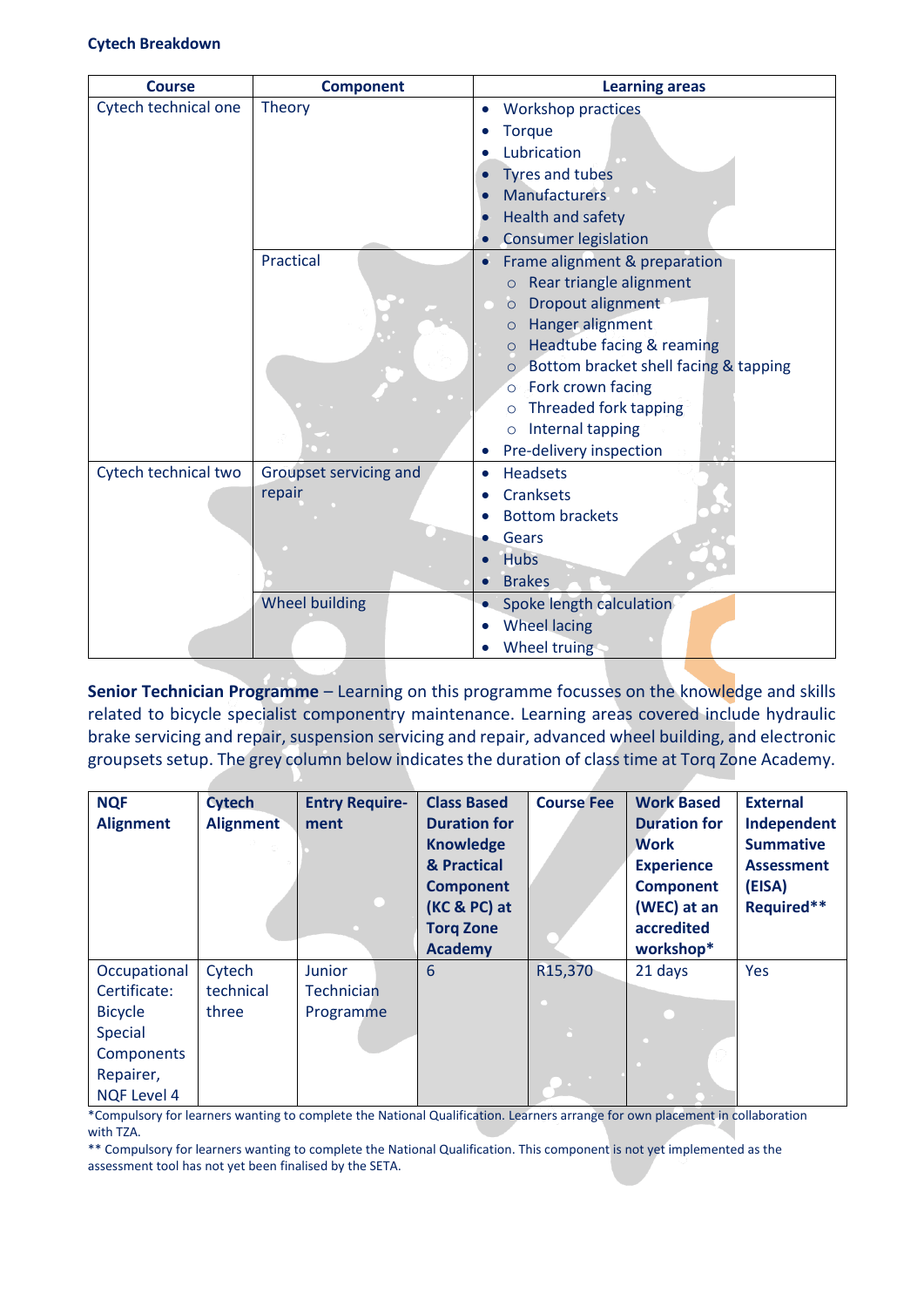## **Cytech Breakdown**

| <b>Course</b>    | <b>Component</b>        | <b>Learning areas</b>                                  |
|------------------|-------------------------|--------------------------------------------------------|
| Cytech technical | <b>Hydraulic brakes</b> | Mount & post preparation<br>$\bullet$                  |
| three            |                         | Lever servicing<br>C                                   |
|                  |                         | <b>Calliper servicing</b>                              |
|                  |                         | Hose installation                                      |
|                  |                         | <b>Brake bleeding</b>                                  |
|                  | Suspension              | <b>Suspension fork servicing</b>                       |
|                  |                         | <b>Rear shock servicing</b>                            |
|                  |                         | <b>Pivot servicing</b>                                 |
|                  | Advanced wheel building | Offset rim & frame spoke length calculation            |
|                  |                         | Asymmetrical rim spoke length calculation<br>$\bullet$ |
|                  |                         | Straight pull spoke lacing                             |
|                  |                         | Spoke tying & soldering                                |
|                  | Electronic groupsets    | Shimano Di2 (road) installation & setup                |
|                  |                         | SRAM AXS (MTB) installation & setup                    |

**It is important to note that although Torq Zone Academy is accredited by the QCTO to offer the National Qualification learners are not yet able to achieve it as the Sector Education and Training Authority (SETA) has not yet finalised the EISA assessment tools.**

We have no strict academic entry requirements but learners should be older than 16 years (no maximum age), have a good command of English, ability to measure in millimetres, a basic mechanic aptitude, and a willingness to learn.

We run a set of these programmes every second month for six learners at a time. The learner can choose to complete them consecutively in one calendar month, or staggered over a period of their determination.

Classes run from 08h30 to 16h00 on weekdays at our site in the Doringkloof Mall, Centurion, Pretoria.

The following savings packages are available for course fees paid upfront:

| <b>Savings Package</b> | <b>Programmes</b>        | <b>Normal Price</b> | <b>Package price</b> | <b>Savings</b>      |
|------------------------|--------------------------|---------------------|----------------------|---------------------|
| Gold (15%              | Junior & Senior          | R36,870             | R31,340              | R5,531              |
| Saving)                | <b>Technician</b>        |                     |                      |                     |
|                        | <b>Programmes</b>        |                     |                      |                     |
| <b>Silver (10%</b>     | <b>Junior Technician</b> | R21,500             | R19,350              | R <sub>2</sub> ,150 |
| Saving)                | Programme                |                     |                      |                     |

To see the course schedule and/or make a booking go to [www.torqzoneacademy.co.za.](http://www.torqzoneacademy.co.za/)